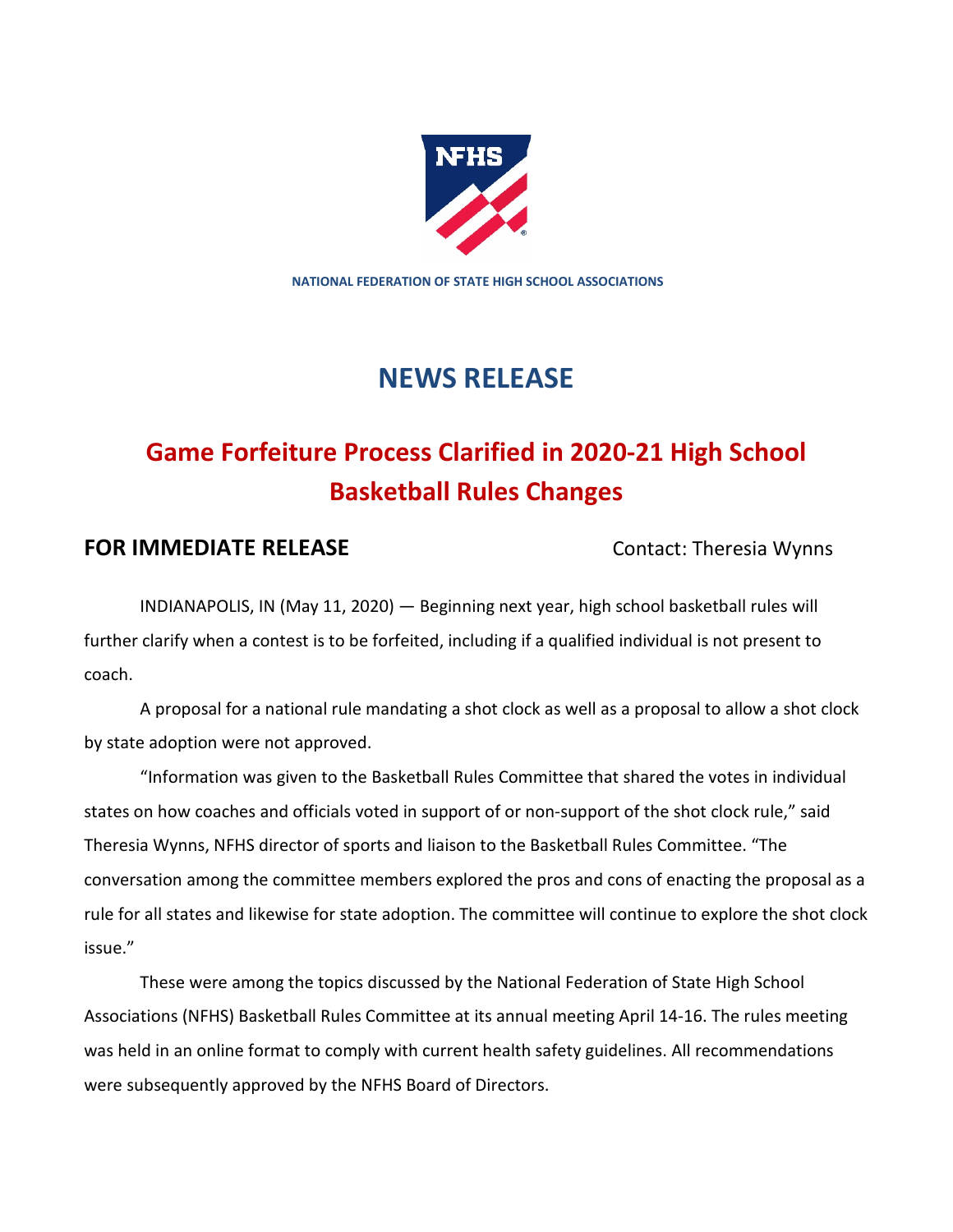Rule 5-4-1 was one of three rules updated by the committee. It now states that a game is declared a forfeit if a coach is removed from the contest for unsporting conduct and no authorized school personnel are present to assume responsibility of the team.

"Most states have bylaws to cover the instance when no adult school staff is on the bench to attend to the team. Officials are not likely to read those bylaws and consequently not know that rule," Wynns said. "Having the basketball rules cover such a situation helps the contest officials and coaches alike if such a situation were to arise."

Rule 10-6-1 Penalty was also amended to clarify that an official is not required to provide a warning to a coach before a technical foul is given.

"This amends an existing rule that gave the impression that a warning was a prerequisite to ruling a technical foul," Wynns. "Using the word 'may' helps one to understand that a warning is only an option."

A timer's responsibilities were addressed in Rule 2-12-5 when a player is disqualified or injured. A warning signal is sounded to begin a 15-second interval to replace a disqualified or injured player. A second warning signal was added when the 15 seconds expires to prepare teams for the resumption of play.

A complete listing of the basketball rules changes will be available on the NFHS website at [www.nfhs.org.](http://www.nfhs.org/) Click on "Activities & Sports" at the top of the home page and select "Basketball."

According to the 2018-19 NFHS High School Athletics Participation Survey, a total of 540,769 boys participated in basketball in 18,617 schools, and 399,067 girls participated in the sport in 18,210 schools across the country. It is the third-most popular sport for boys and girls.

**###**

## **About the National Federation of State High School Associations (NFHS)**

The NFHS, based in Indianapolis, Indiana, is the national leadership organization for high school sports and performing arts activities. Since 1920, the NFHS has led the development of education-based interscholastic sports and performing arts activities that help students succeed in their lives. The NFHS sets direction for the future by building awareness and support, improving the participation experience, establishing consistent standards and rules for competition, and helping those who oversee high school sports and activities. The NFHS writes playing rules for 17 sports for boys and girls at the high school level. Through its 50 member state associations and the District of Columbia, the NFHS reaches more than 19,500 high schools and 12 million participants in high school activity programs, including more than 7.9 million in high school sports. As the recognized national authority on interscholastic activity programs, the NFHS conducts national meetings; sanctions interstate events; offers online publications and services for high school coaches and officials; sponsors